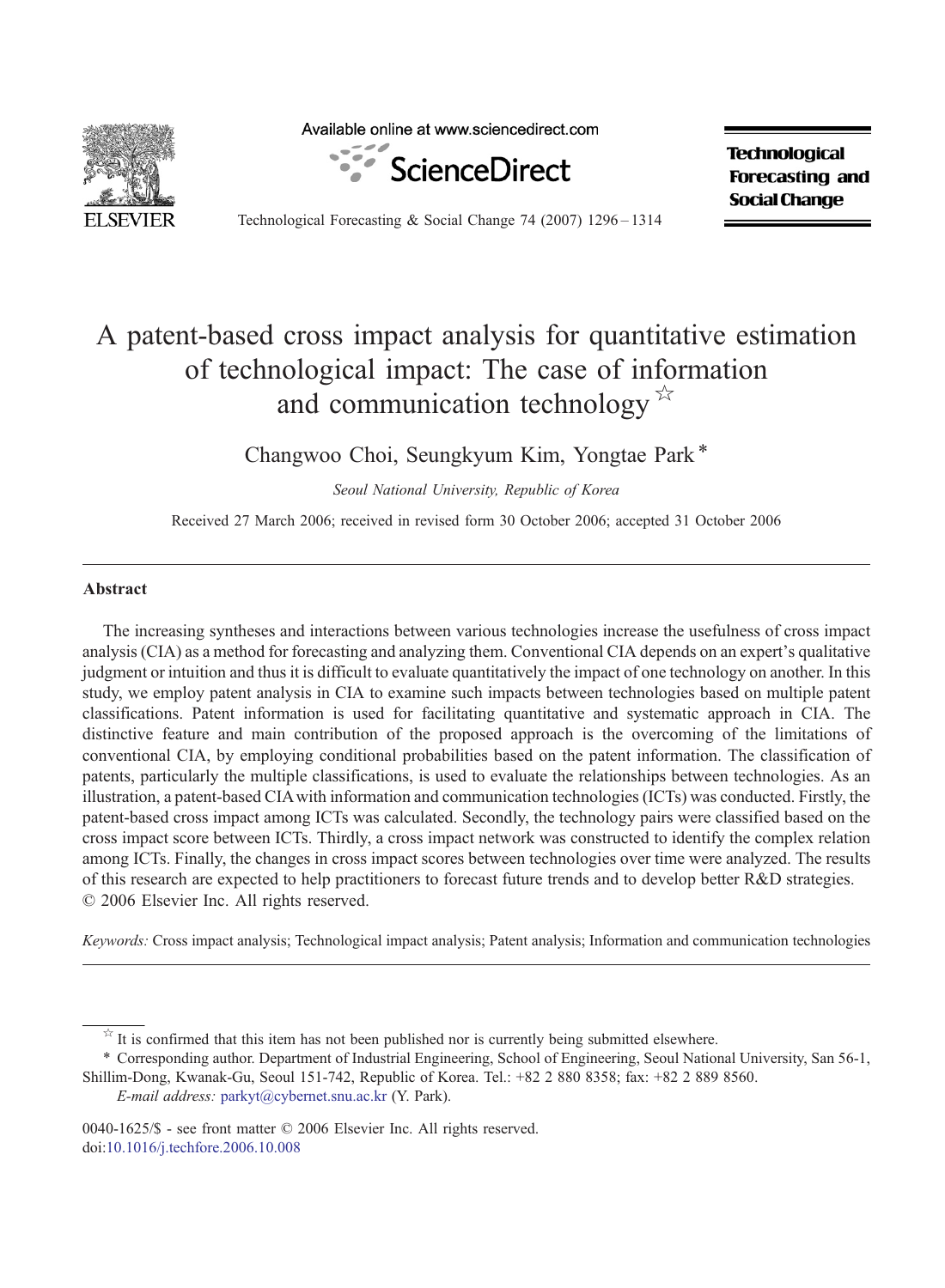### 1. Introduction

Technology forecasting provides helpful information to practitioners, in both the private and public sector in developing R&D plans and policies, respectively. By its very nature, technology forecasting is a difficult process, and it becomes more difficult due to the interrelations and interdependencies between technologies. Accordingly, many studies have analyzed the relationship between technologies and evaluated the overall impacts of technologies on other technologies [\[1,2\]](#page--1-0). Among these studies on technology forecasting, cross impact analysis (CIA) has been used as a practical methodology to forecast the emergence of new technologies and to identify the interrelations between technologies by defining the emergence of new technologies as event occurrences. This involved estimating the occurrence of events (technologies) and the impact of each event of interest on other events [\[1,3,4\].](#page--1-0) In essence, CIA is an analytical approach for consistently estimating the probabilities of a set of events. Probabilities are adjusted according to the judgments concerning potential interactions between the forecasted events. The fundamental assumption of CIA is that most events are related to other events. The occurrence and interactions are evaluated by estimating the initial probabilities of each event and the conditional probabilities between two events. The estimation is performed by literature survey and interviews with experts in the specific field.

In order to forecast the occurrence of technologies and impact between technologies, a cross impact matrix is constructed with the probabilities estimated by the technology experts and a calibration run of the cross impact matrix is performed to obtain the consistence of probabilities. This approach is widely used in CIA, but it has some limitations. First, requesting subjective and intuitive estimates of initial and conditional probabilities may result in inconsistent estimates because there are mostly likely discrepancies in the subjective estimates depending on the background and the knowledge level of the experts. Further, as the number of technologies to be forecasted increases, the data collection requirements increase geometrically. When we construct the cross impact matrix with  $N$  technologies, experts should estimate  $N$  occurrence probabilities and N(N−1) conditional probabilities. A 10-by-10 matrix requires 90 conditional probability judgments and a 40-by-40 matrix requires 1560 estimations. This restricts the size of the problem.

In this research, we suggest a modified CIA to evaluate the relationship between technologies and how these relationships change. The distinctive feature and main contribution of the proposed approach is the overcoming of shortcomings of conventional CIA, by using a quantitative and systematic method for estimating conditional probabilities. This approach focuses on the evaluation of relationship, that is, the impact between technologies. Specifically, the conditional probabilities are not obtained from experts, but rather, are measured using patent data in order to perform a more quantitative CIA. The technology classification of patents, especially the multiple classifications of patents, can be used to evaluate the relationship or impact between technologies. For the case study, the relationships between different information and communication technologies (ICTs) are identified and, the changes of these relationships between technologies over time are analyzed from the years 2000 to 2004. These changes are the basic information that can reflect the technologies for the near future.

#### 2. Literature review

#### 2.1. Cross impact analysis

The general notion of CIA was first suggested by Gordon and Helmer with the game futures created for the Kaiser Corporation [\[5\],](#page--1-0) and later expanded to a number of forecasting areas [5–[8\];](#page--1-0) however, it